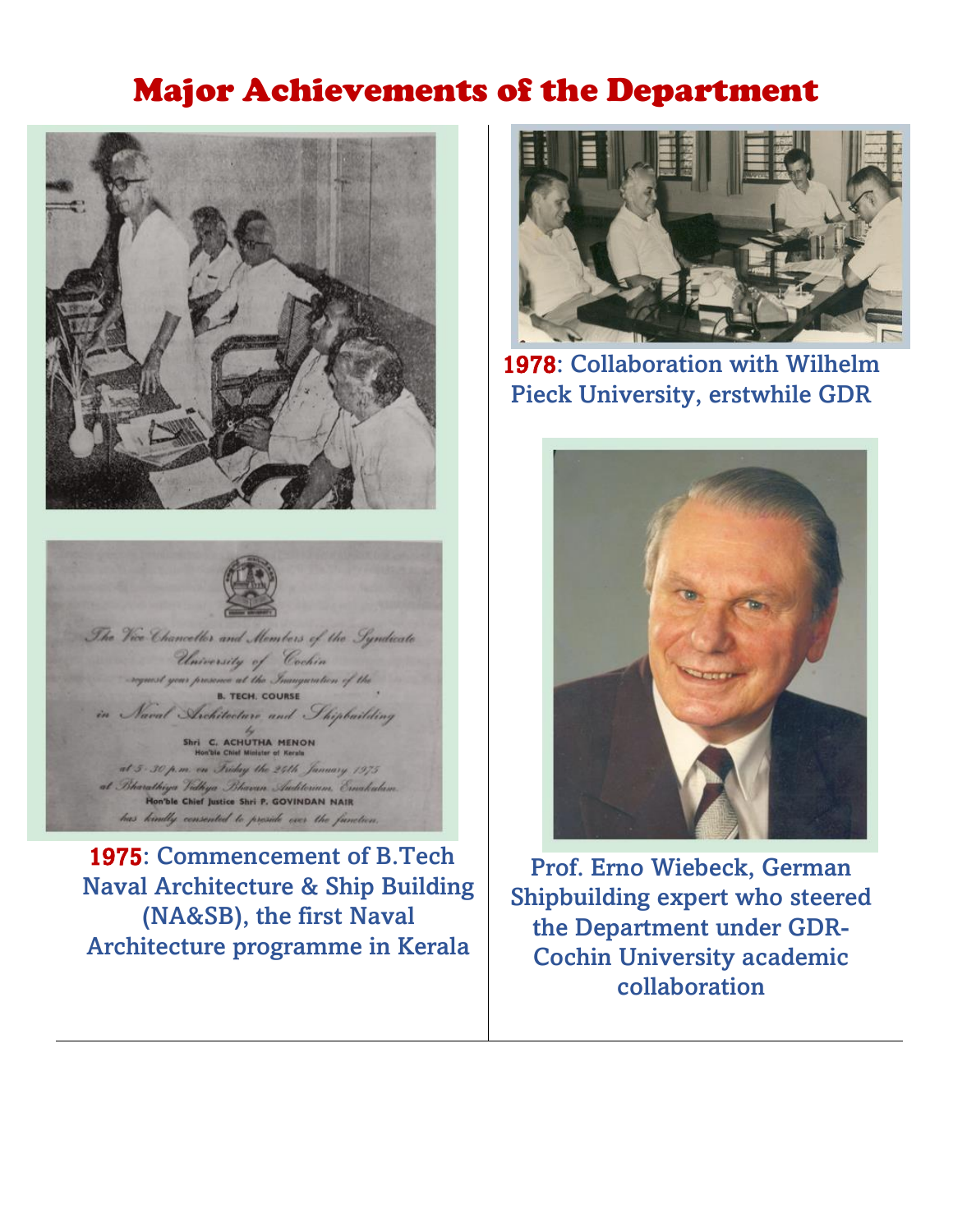

1979: Society of Naval Architecture Students (SNAS)

 $\mathbb N$ descon

**https://descon.cusat.ac.in/**

1981: Establishment of DESCON, CUSAT

- 1987: Indian Navy recognized the Department as Centre of Excellence
- 1994: Recognition by The Royal Institution of Naval Architects -RINA
- 1995: Commencement M.Tech programme 'Computer Aided Structural Analysis and Design'
- 1998: Ministry of Surface Transport, Govt. of India, for MOT **Examination**
- 2005: MoU with Chosun University, Korea
- 2006: ClassNK Best Project Award started
- 2017: MoUs with Cochin Shipyard Limited and ClassNK
- 2022: MoU with St. Petersburg State Marine Technical University (SMTU)